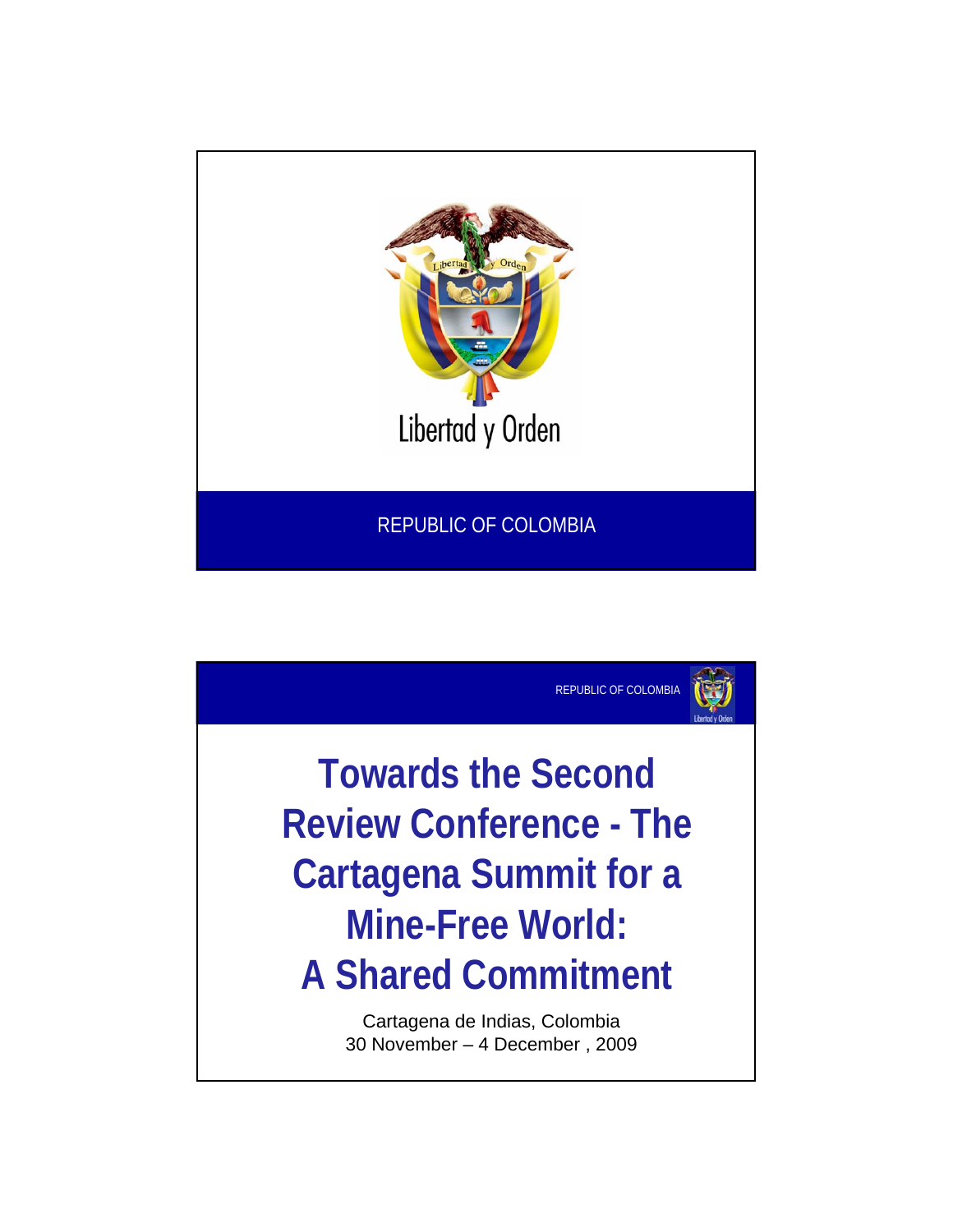

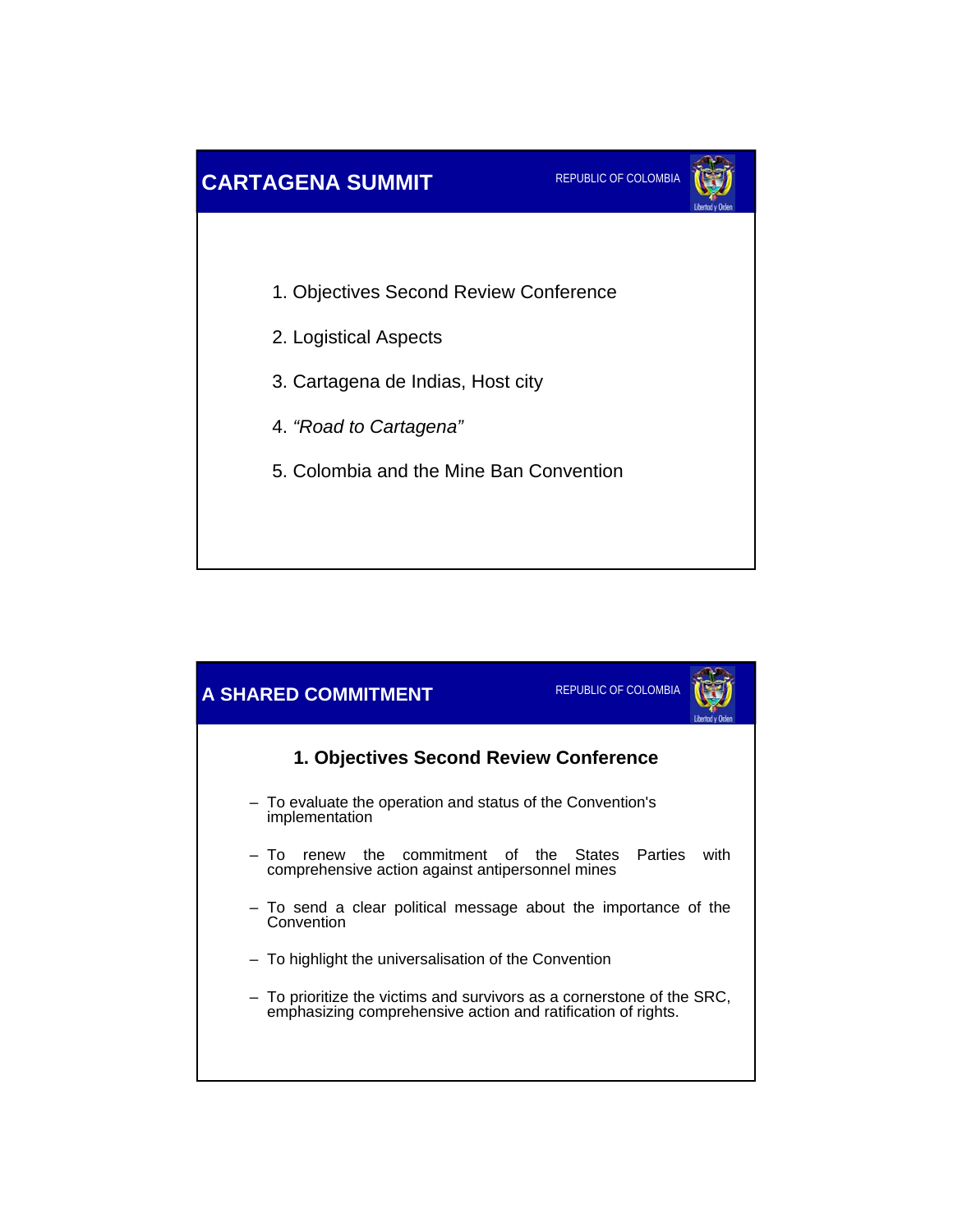

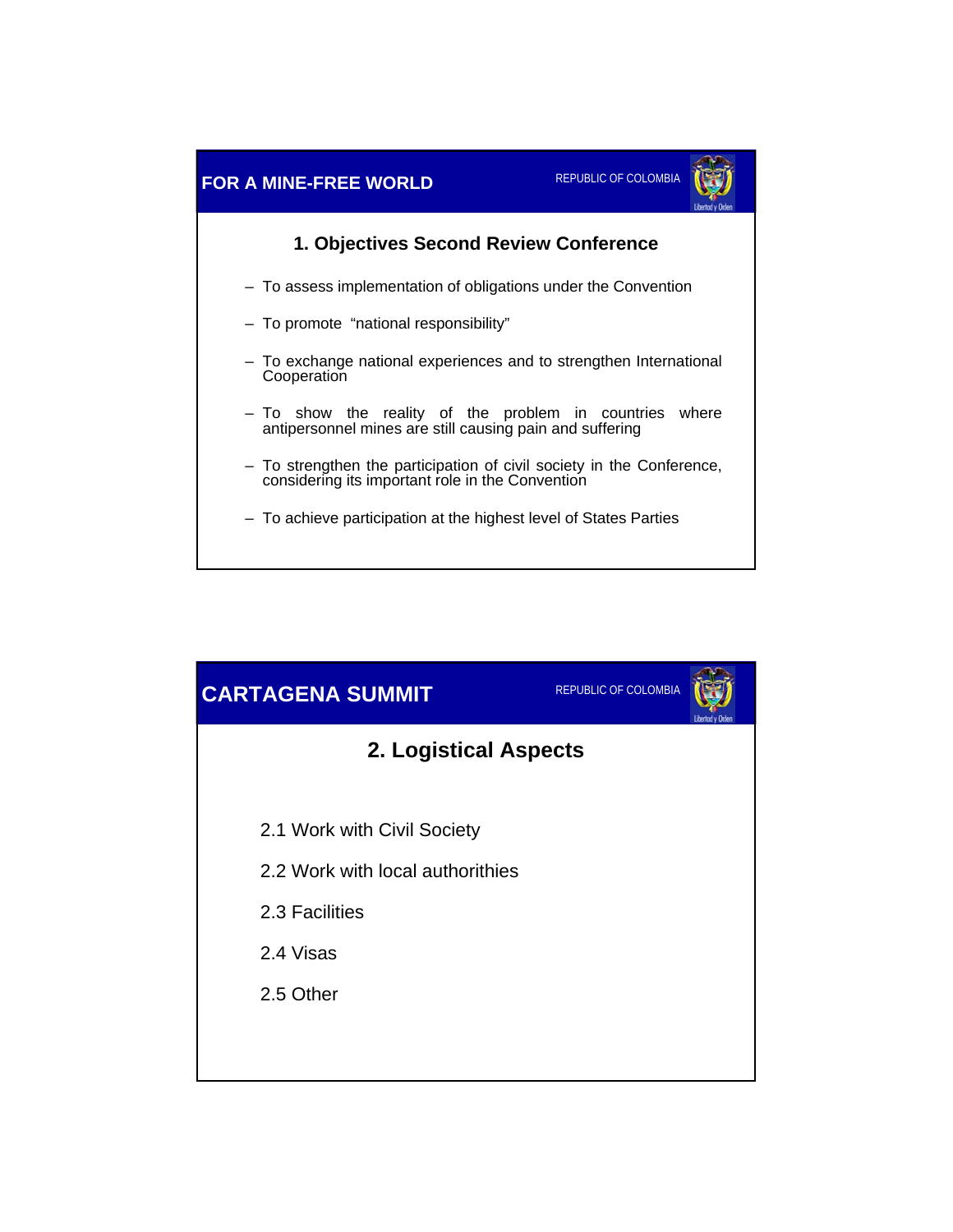



## **2.1 Work with Civil Society**

- Role in the Convention
- Dialogue and Communication
- Contribution to the SRC
- ICBL visit to Colombia



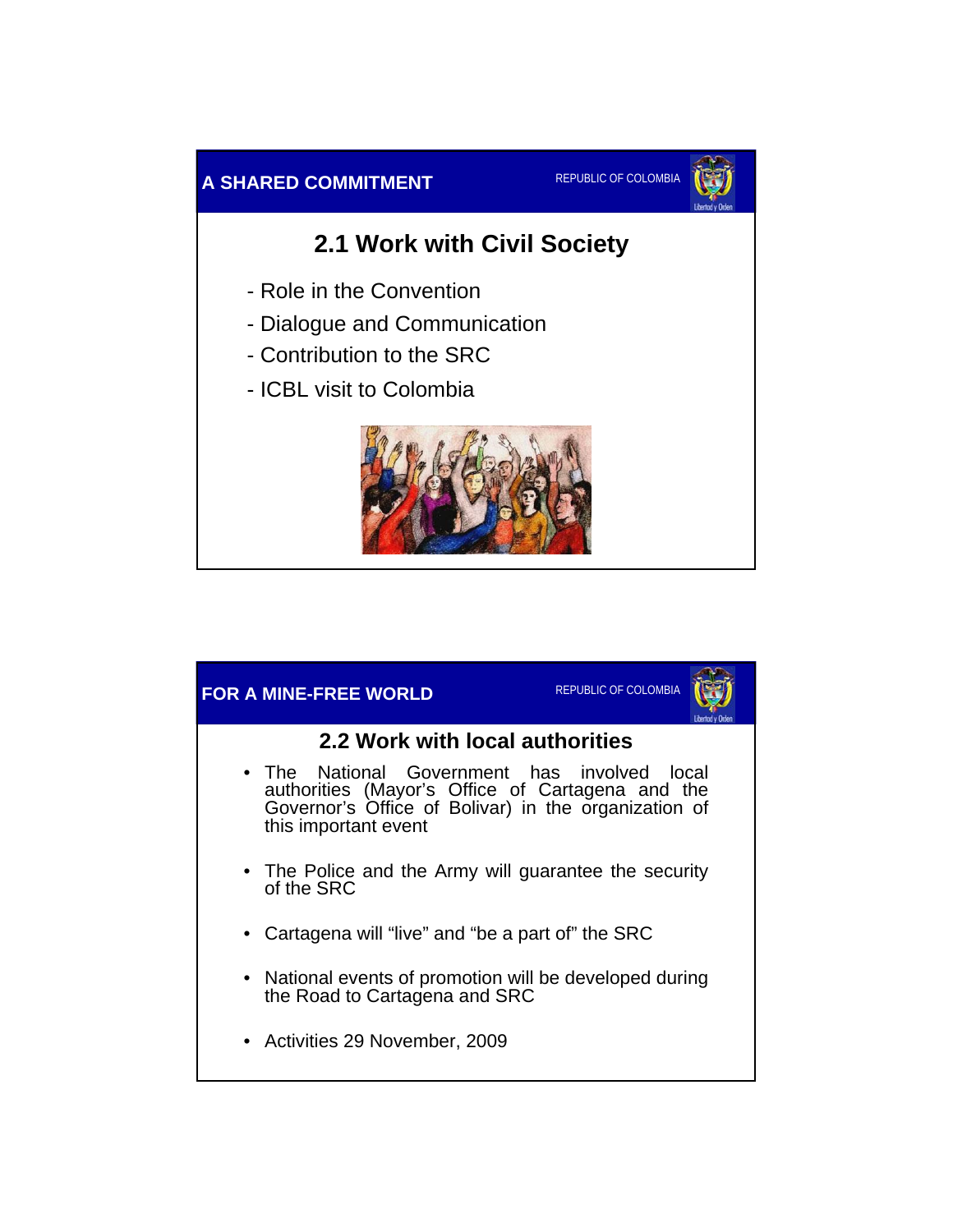

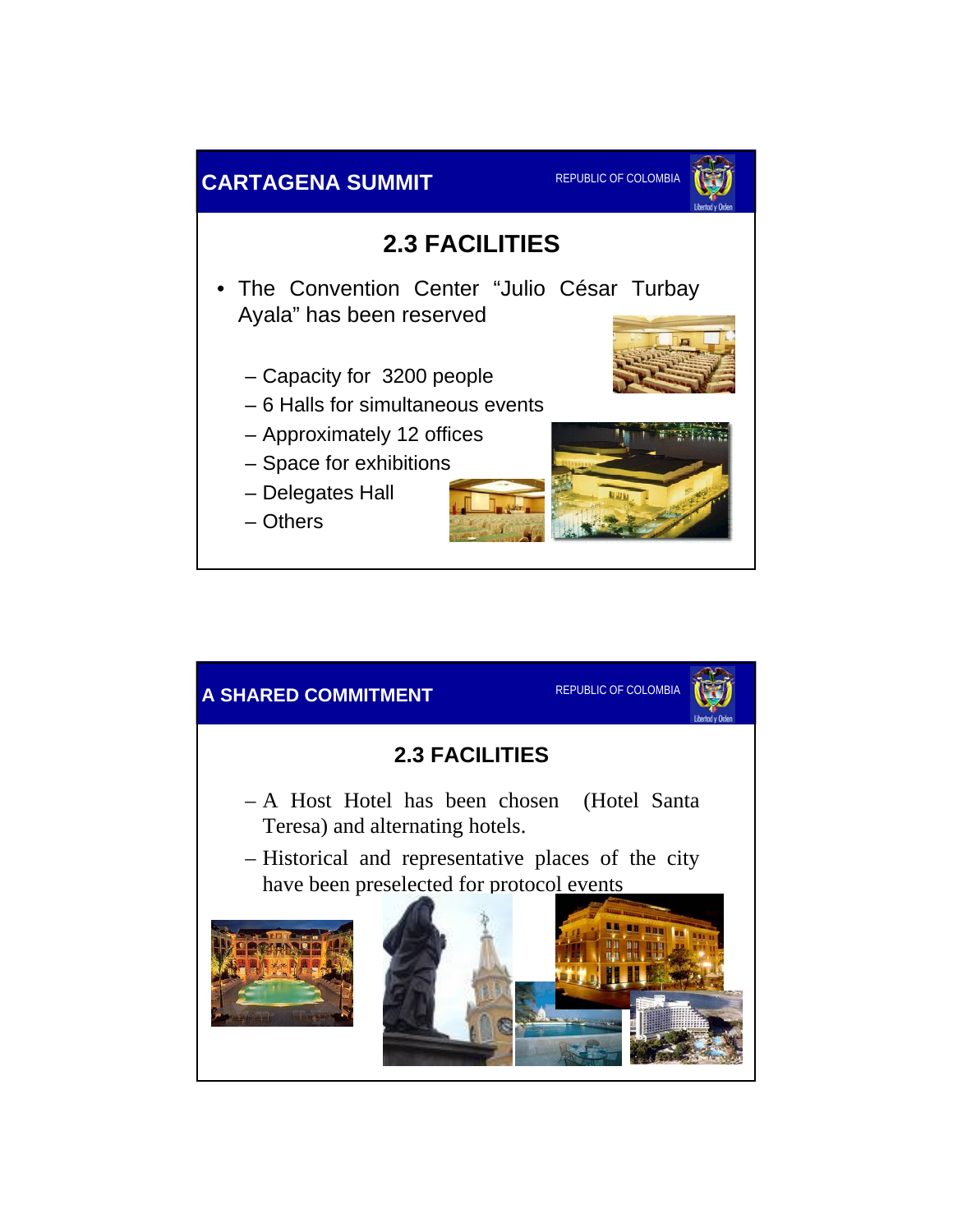

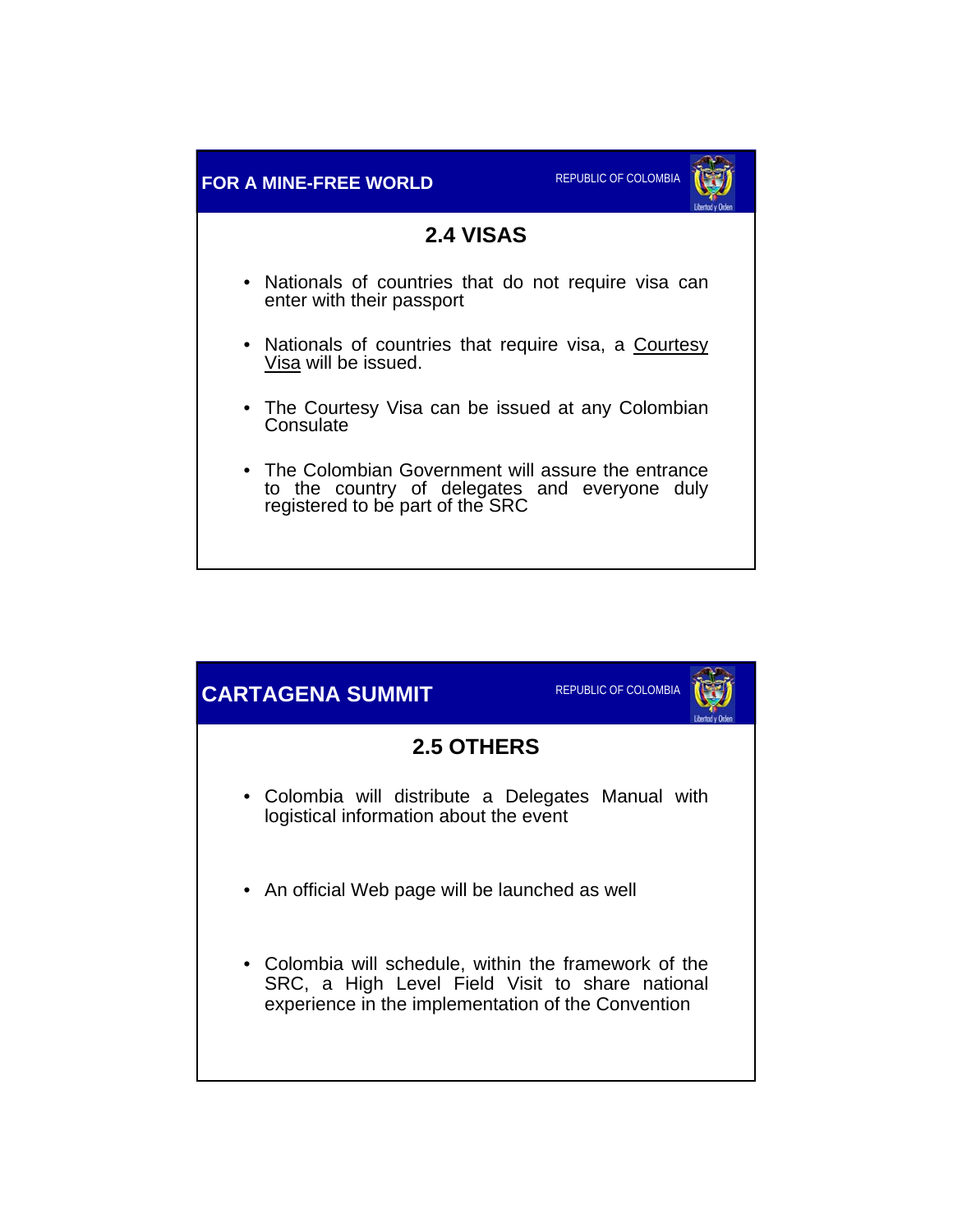

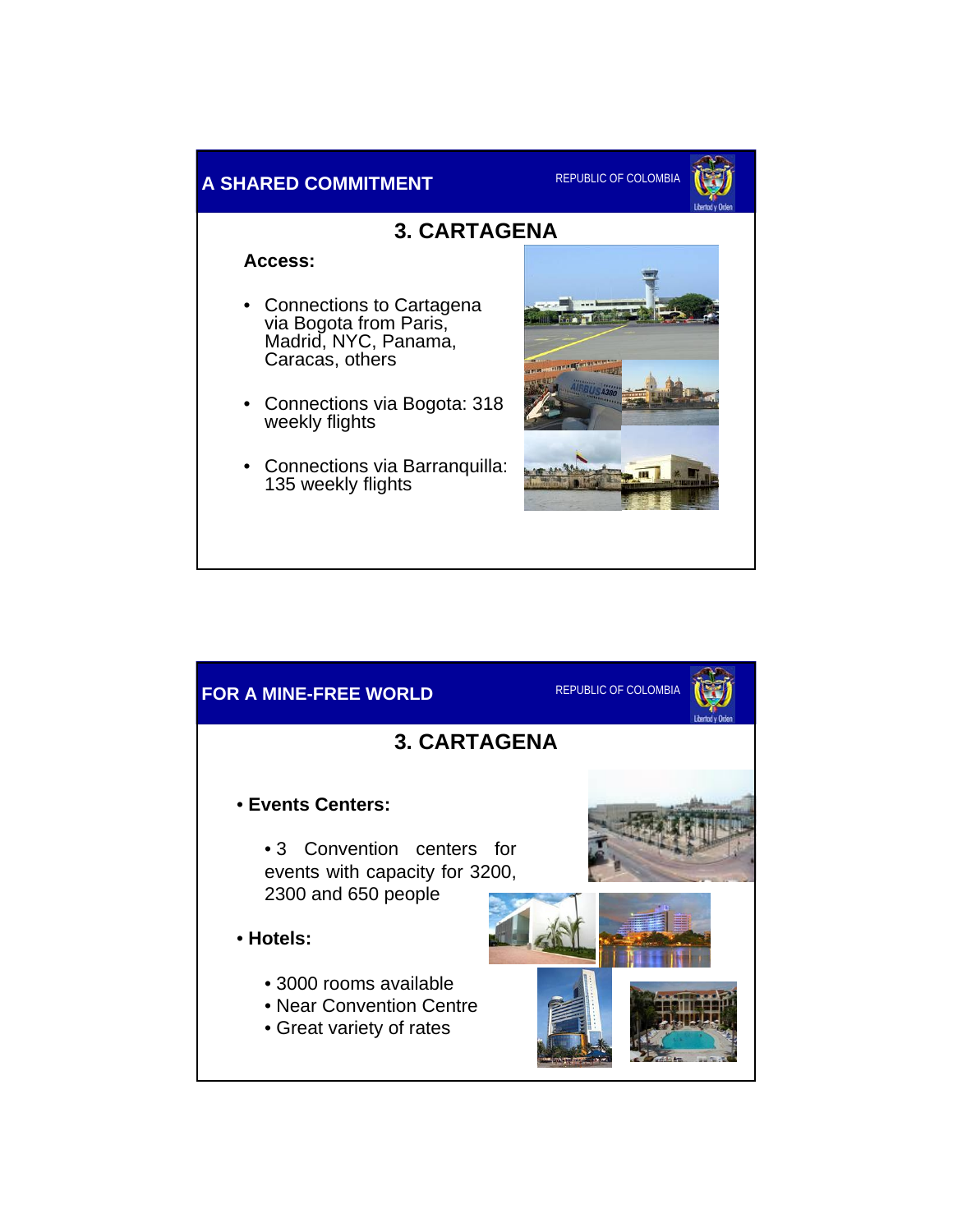